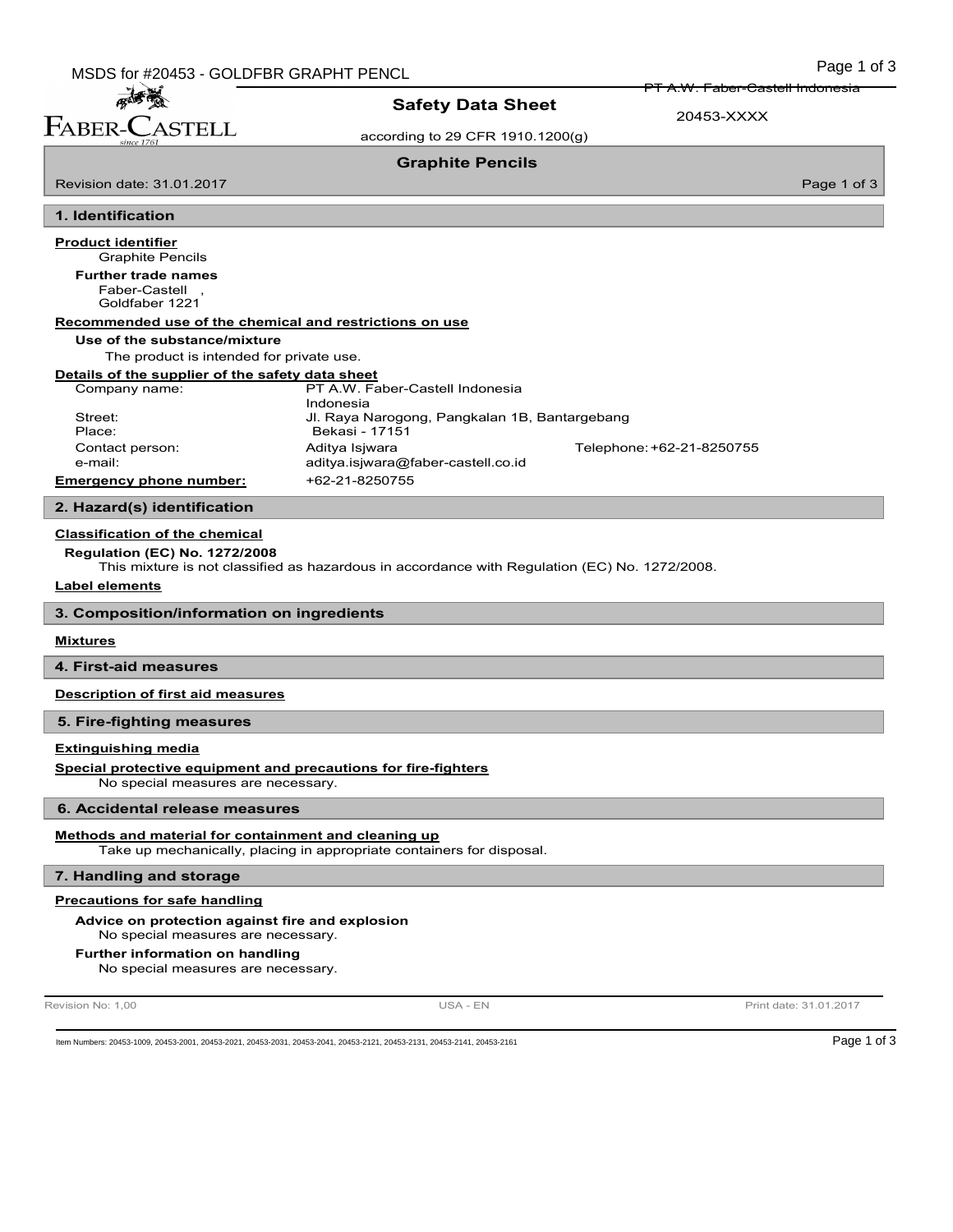| MSDS for #20453 - GOLDFBR GRAPHT PENCL                                           |                                                                       | Page 2 of 3                                |
|----------------------------------------------------------------------------------|-----------------------------------------------------------------------|--------------------------------------------|
| <b>Safety Data Sheet</b>                                                         |                                                                       | <del>PT A.W. Faber-Castell Indonesia</del> |
| FABER-CASTELL                                                                    |                                                                       |                                            |
|                                                                                  | according to 29 CFR 1910.1200(g)                                      |                                            |
|                                                                                  | <b>Graphite Pencils</b>                                               |                                            |
| Revision date: 20.01.2017                                                        | Product code: 1607 US                                                 | Page 2 of 3                                |
| Conditions for safe storage, including any incompatibilities                     |                                                                       |                                            |
| Requirements for storage rooms and vessels<br>No special measures are necessary. |                                                                       |                                            |
| Advice on storage compatibility<br>No special measures are necessary.            |                                                                       |                                            |
| Further information on storage conditions<br>No special measures are necessary.  |                                                                       |                                            |
| 8. Exposure controls/personal protection                                         |                                                                       |                                            |
| <b>Control parameters</b>                                                        |                                                                       |                                            |
| <b>Exposure controls</b>                                                         |                                                                       |                                            |
| 9. Physical and chemical properties                                              |                                                                       |                                            |
| Information on basic physical and chemical properties                            |                                                                       |                                            |
| Physical state:<br>Color:                                                        | black                                                                 |                                            |
|                                                                                  |                                                                       | <b>Test method</b>                         |
| Changes in the physical state                                                    |                                                                       |                                            |
| Solvent content:                                                                 |                                                                       | 0%                                         |
| <b>Other information</b>                                                         |                                                                       |                                            |
| Solid content:                                                                   |                                                                       | 100%                                       |
| 10. Stability and reactivity                                                     |                                                                       |                                            |
| <b>Chemical stability</b>                                                        |                                                                       |                                            |
| Stability:                                                                       | Stable                                                                |                                            |
| Possibility of hazardous reactions<br>Hazardous reactions:                       | Will not occur                                                        |                                            |
| 11. Toxicological information                                                    |                                                                       |                                            |
| Information on toxicological effects                                             |                                                                       |                                            |
| <b>Acute toxicity</b><br>No data available                                       |                                                                       |                                            |
| 12. Ecological information                                                       |                                                                       |                                            |
| 13. Disposal considerations                                                      |                                                                       |                                            |
| <b>Waste treatment methods</b>                                                   |                                                                       |                                            |
| 14. Transport information                                                        |                                                                       |                                            |
| <b>US DOT 49 CFR 172.101</b>                                                     |                                                                       |                                            |
| UN/ID number:                                                                    | <b>UN 0000</b>                                                        |                                            |
| Proper shipping name:<br><b>Marine transport (IMDG)</b>                          | Not a hazardous material with respect to these transport regulations. |                                            |
| Revision No: 1,00                                                                | USA - EN                                                              | Print date: 31.01.2017                     |

Item Numbers: 20453-1009, 20453-2001, 20453-2021, 20453-2031, 20453-2041, 20453-2121, 20453-2131, 20453-2141, 20453-2161 Page 2 of 3